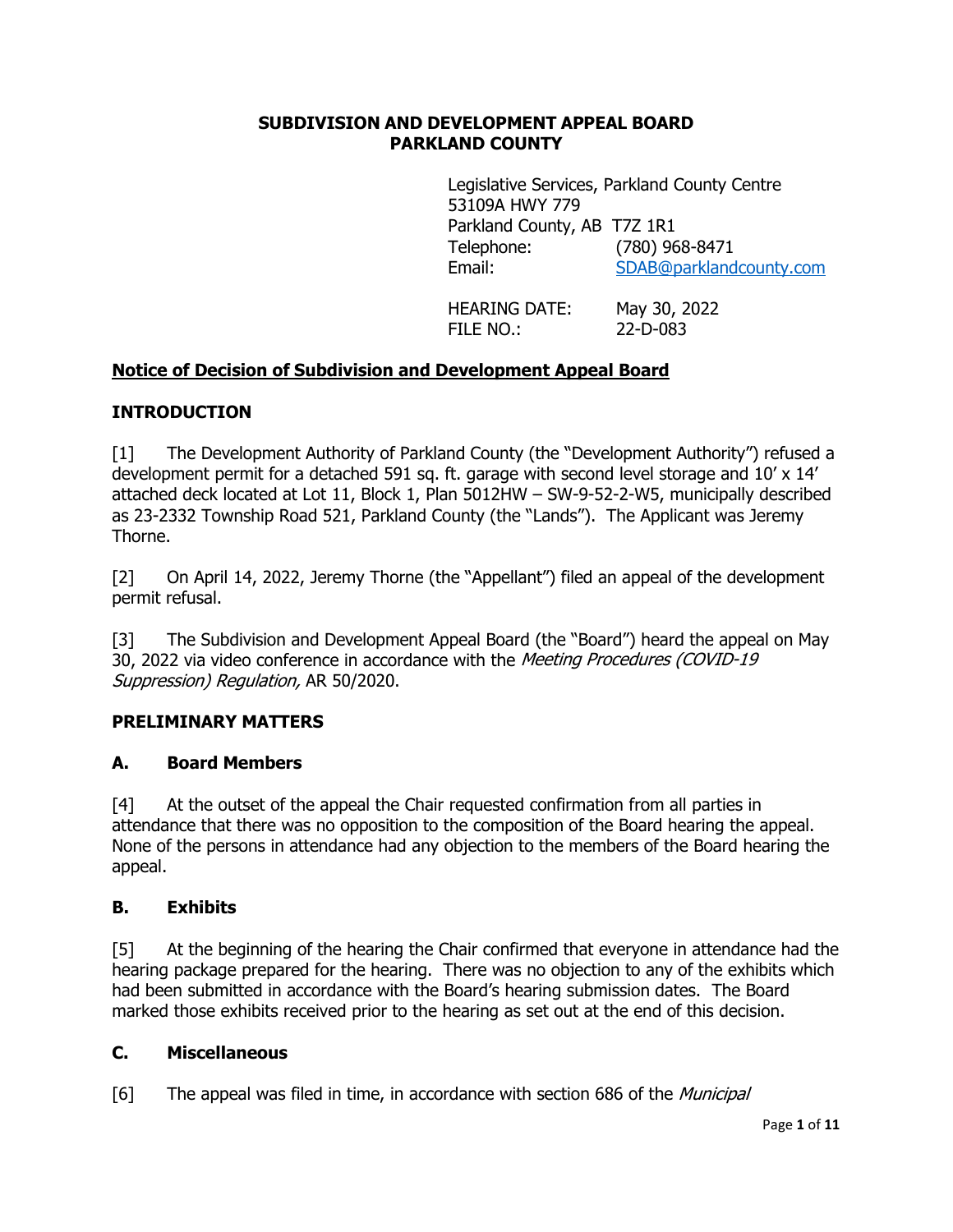## Government Act, RSA 2000, c M-26 (the "MGA").

[7] The Board is satisfied that it has jurisdiction to deal with this matter. There were no objections to the proposed hearing process. There were no preliminary matters raised at the beginning of the hearing.

## **DECISION OF THE SUBDIVISION AND DEVELOPMENT APPEAL BOARD**

[8] The Board allows the Appeal and revokes the Development Authority's decision to refuse development permit 22-D-083. The Board issues Development Permit 22-D-083 subject to the following conditions.

- 1. The proposed development shall conform to the application and plans submitted to the Development Officer (located at pages 19-27 of the Agenda Package) and shall not be moved, altered or enlarged except where authorized or directed through this permit approval.
- 2. All development shall be landscaped in a manner to prevent any surface run-off onto adjacent properties.
- 3. Any proposed changes shall first be submitted for review by the Development Authority. Any changes considered substantial or inconsistent with this approval, as determined by the Development Authority, may require separate development permit approval.
- 4. Failure to comply with the conditions of this permit may result in the permit being cancelled and or revoked.
- 5. The applicant is responsible to obtain building, plumbing, electrical, gas and private sewage permits which may be required. Permits must be obtained from Parkland County.
- 6. It is the applicant's responsibility to contact Alberta One-Call at 1-800-242-3447 before any ground disturbance.
- 7. The applicant is responsible for ensuring that all property approaches are designed and constructed in accordance with Parkland County's Engineering Design Standards. For more information on approach requirements, contact Land Development Engineering at 780-968-8443.

## **SUMMARY OF HEARING**

[9] The following is a brief summary of the oral and written evidence submitted to the Board. At the beginning of the hearing, the Board indicated that it had reviewed all the written submissions filed in advance of the hearing.

## **Development Authority**

#### The Lands

[10] The Lands are located at 23-2332 Township Road 521 legally described as Lot 11, Block 1, Plan 5012HW – SW-9-52-2-W5 and are within the Paramac Cove Subdivision on Jackfish Lake, Parkland County.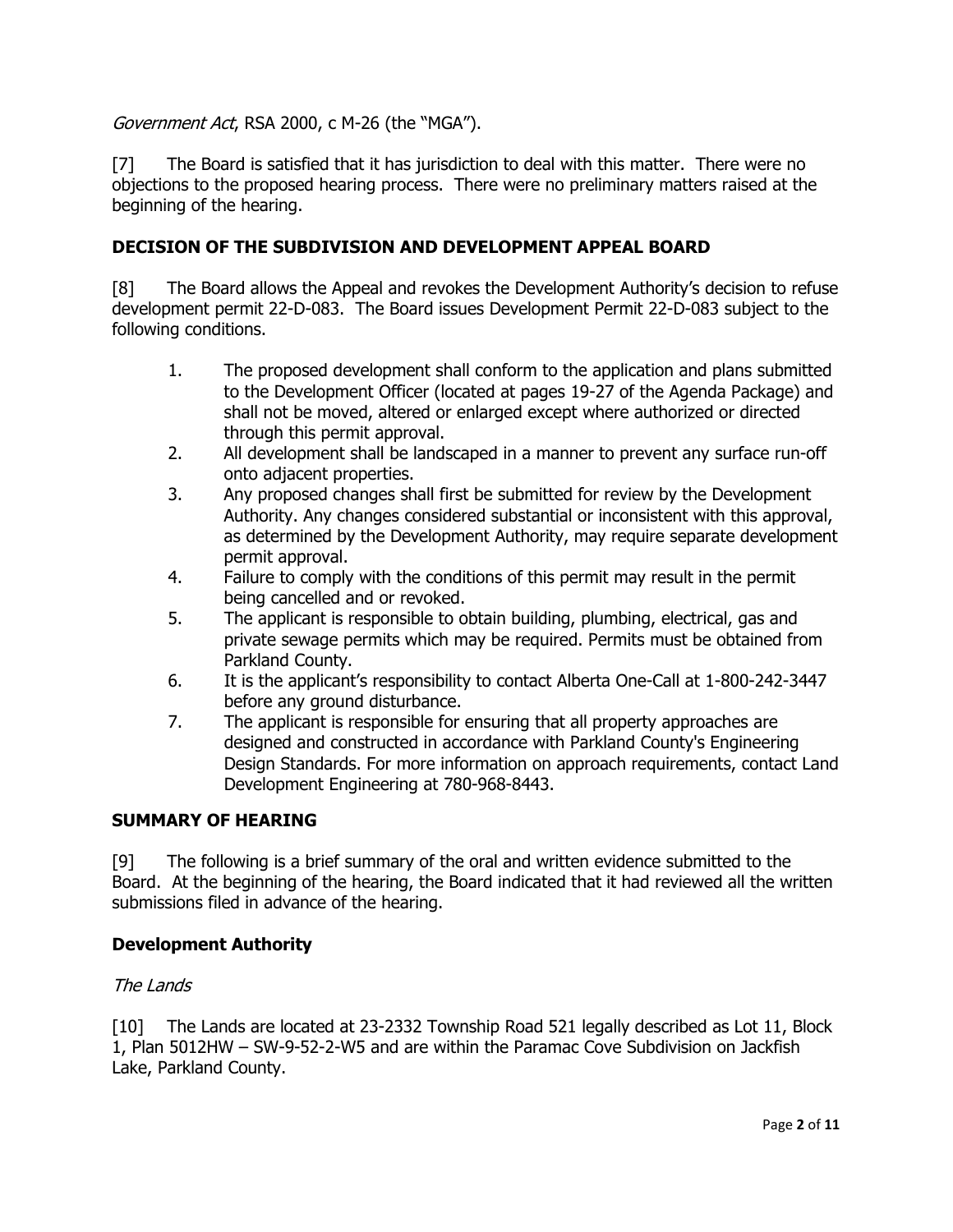[11] The Lands are within a High Priority Landscape as outlined in Section 7.1.5 of the Municipal Development Plan Bylaw No. 2017-14 (the "MDP"). The Lands are also within Great Waters Prime Recreation and Tourism Area as identified in Section 8.2 of the MDP. The Great Waters Prime Recreation and Tourism Area is intended to promote a quiet waterfront lifestyle. Section 7.1.9 of the MDP supports residential development on lakefront and riparian areas.

[12] The Lands are not subject to an Area Structure Plan.

[13] The Lands are also within the regionally significant Jackfish Lake / Star Lake Complex Environmentally Significant Area ("ESA") as defined in the Environmental Conservation Master Plan ("ECMP"). The Jackfish Lake / Star Lake Complex ESA is considered to have a high environmental sensitivity due to high groundwater sensitivity, high surface water quality and susceptibility to water quality degradation.

[14] The Lands are located within the LSR – Lakeshore Residential District under Parkland County Land Use Bylaw 2017-18 ("LUB").

# The Development Authority's Decision

[15] The Appellant is appealing the decision of the Development Authority of Parkland County to refuse a development permit application made by the Appellant for a detached 591 sq. ft. garage with second level storage and 10' by 14' attached deck (the "Proposed Development"). The application was received on March 18, 2022, deemed complete on April 1, 2022, and was refused on April 11, 2022.

[16] The following items were submitted by the Appellant to the Development Authority in support of his application:

- 1. Site Plan;
- 2. Floor Plans; and<br>3. Building Elevation
- Building Elevation Drawings.

[17] The Proposed Development was determined by the Development Authority to be an Accessory Use for the existing Dwelling, Single Detached as defined in Section 11.1 and 20.2 of the LUB. Under sections 5.8 and 11.1 of the LUB, an Accessory Development falls under the Use Class of its Principal Use and is therefore a Permitted Use on the subject lands provided that the applicable setback requirements are met.

[18] The Development Authority conducted a detailed review of the application and identified that the Proposed Development does not meet the setback requirements for Accessory buildings under Section 5.8.4 of the LUB. Section 5.8.4(a)(ii) states a minimum front yard setback of 3.0 m shall be provided for Accessory buildings and garages where the vehicle doors do not face the road.

[19] The proposed front yard setback is 1.8 m. The Development Authority does not consider a setback variance for the front yard from 3.0 m to 1.8 m (a 40% variance) to be a minor variance. Section 16.11.3 of Parkland County's Land Use Bylaw grants the Development Authority variance authority to approve an application notwithstanding that the proposed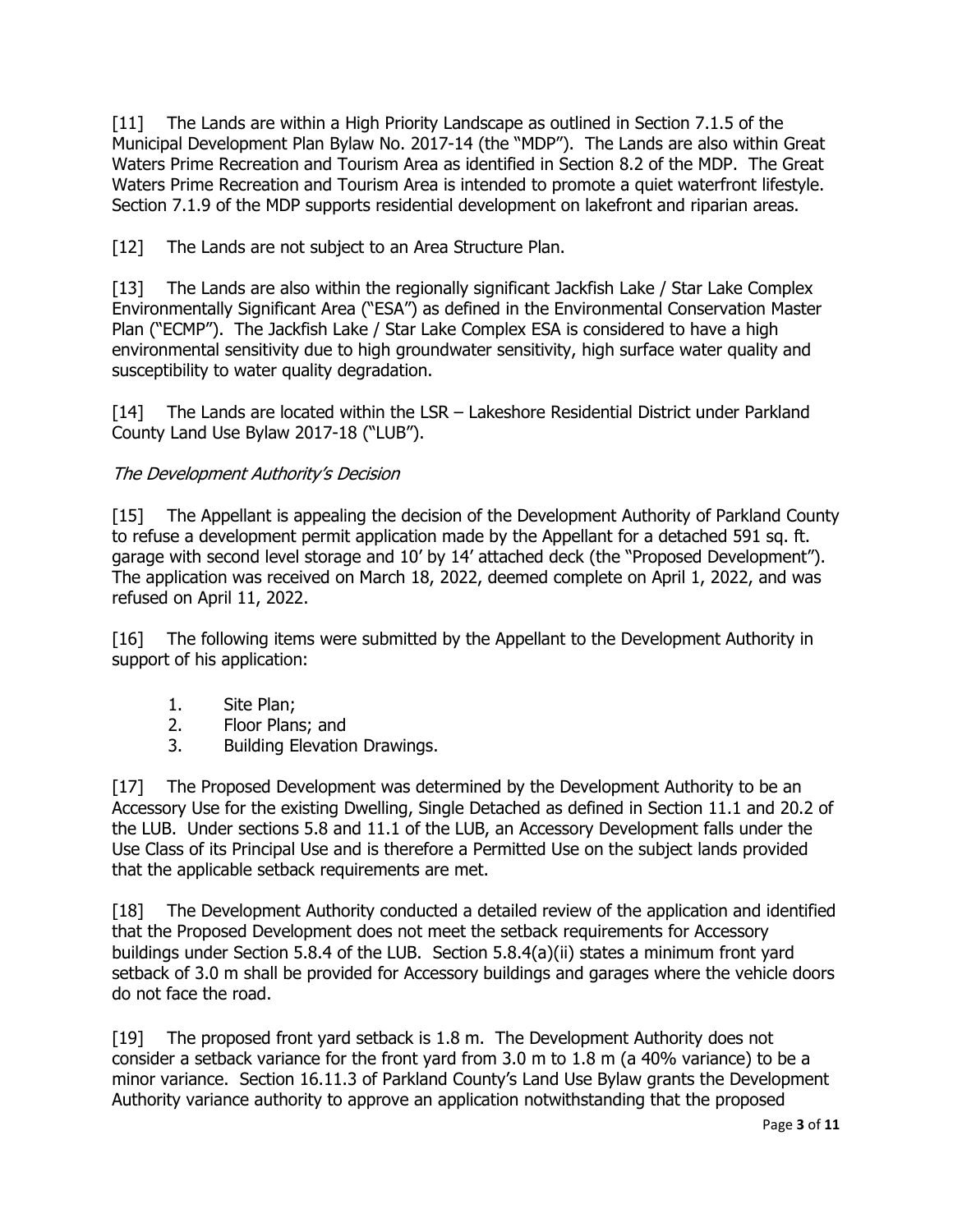development does not comply with the LUB. However, due to the extent of the variance, the Development Authority did not approve the variance.

[20] The Development Authority submitted that the SDAB uphold the decision of the Development Authority and concluded that the Proposed Development is not in compliance with the setback requirements for the LSR – Lakeshore Residential District.

[21] In response to questions from the Board, the Development Authority advised that the Development Authority is not aware of any plans for the land between the Lands' property line and the internal subdivision road. However, there is a road right-of-way that runs adjacent to the Lands. Whether Parkland County will exercise the road right-of-way is subject to the discretion of Parkland County's engineering department. If the road right-of-way is not needed, Parkland County would sell that land.

## **Appellant Jeremy Thorne**

[22] Mr. Thorne advised the Board that pages 54 and 55 of the Agenda package demonstrate how close the Proposed Development will be to the property line. The roped-off rectangle in the photographs marked where the Proposed Development will go. The line at the back of the property in the photographs marked the property line.

[23] Mr. Thorne submitted that it would not be possible for him to build the Proposed Development with a setback of 3.0 meters from the property line due to his water tank and a proposed sidewalk.

[24] Mr. Thorne is proposing to build the Proposed Development some distance away from his water tank, which is indicated by the green culvert in the ground seen on page 51 of the Agenda package. Mr. Thorne submitted that he is required to leave space between the water tank and the Proposed Development in order to build a sidewalk from the Proposed Development to the residence. The sidewalk must be wide enough to accommodate a wheelchair as Mr. Thorne has family members with mobility issues. As shown on pages 63 to 64 of the Agenda package, the space between water tank and the Proposed Development is just wide enough for a wheelchair to pass.

[25] Mr. Thorne advised that he cannot shorten the Proposed Development. The Proposed Development must be large enough to allow a wheelchair to manoeuvre inside the garage. Pages 65 to 66 of the Agenda package shows a stake next to a wheelchair that indicates where the door will open inside the garage and demonstrates that there is just enough room for a wheelchair to manoeuvre inside the garage.

[26] Mr. Thorne submitted that he cannot build the Proposed Development where his shed is located. His septic system is located underneath the shed and behind the black fence (as seen on page 52 of the Agenda package). Mr. Thorne advised that the shed is temporary storage. Mr. Thorne will be removing the shed to allow access to the Proposed Development.

[27] Mr. Thorne also advised that the property line is 40 feet away from the internal subdivision road. This 40-feet wide stretch of land consists of a driveway from the property line to the subdivision road, as shown on page 57 of the Agenda package. This driveway and the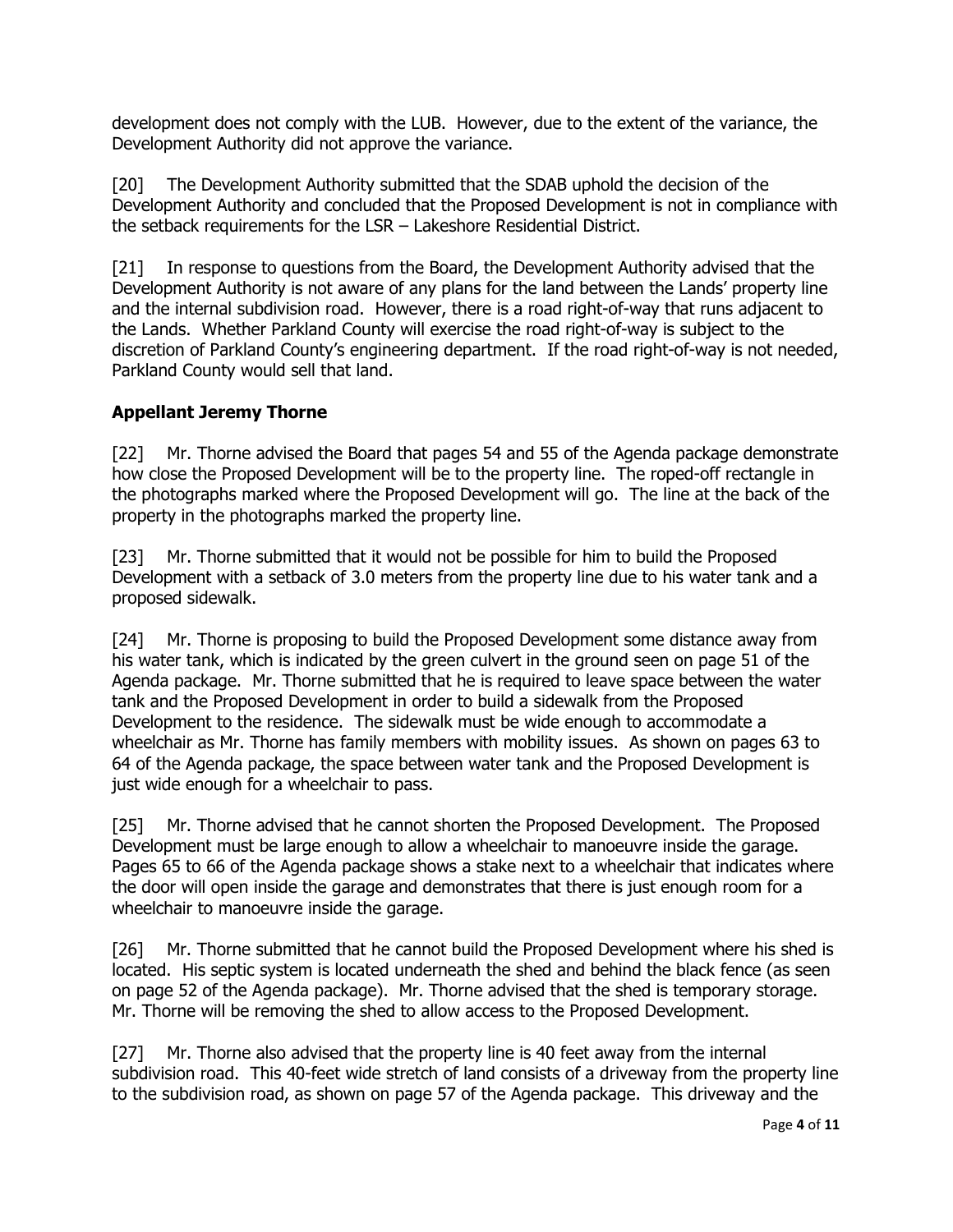land on either side of the driveway is Parkland County land and contains the road right-of-way. Mr. Thorne also advised that he and other neighbours would be interested in purchasing this land.

[28] As part of his submissions, Mr. Thorne included six emails from immediate neighbours endorsing the Proposed Development. Mr. Thorne highlighted that his immediate neighbour to the north also required a variance for his garage. In that decision, according to Mr. Thorne, a variance of 5 feet was granted. Mr. Thorne is looking for a similar decision from the Board in respect of the Proposed Development.

[29] In response to questions from the Board, Mr. Thorne advised as follows:

- a. The gravel driveway with the quad and car that can be seen on page 55 of the Agenda package is Parkland County property.
- b. To Mr. Thorne's knowledge, none of his neighbours opposed his appeal.
- c. With regard to the letters of support, two are from Mr. Thorne's immediate neighbours. One author lives next to the adjacent neighbour to the north, and another lives immediately adjacent to the neighbour to the south. One supporter resides five or six houses south of the Lands and another resides across the street from the Lands.

## **FINDINGS OF FACT**

[30] In addition to the specific facts set out under the Board's reasons, the Board finds the following as facts.

[31] The Lands are located at Lot 11, Block 1, Plan 5012HW, within the lands legally described as SW-9-52-2-W5 and municipally described as 23-2332 Township Road 521, Parkland County.

[32] The Lands are located within the LSR – Lakeshore Residential District of the LUB.

[33] The use of the Proposed Development is Accessory Use for the existing Dwelling, Single Detached.

[34] Dwelling, Single Detached is a permitted use in the LSR – Lakeshore Residential District.

[35] An Accessory Development falls under the Use Class of its Principal Use and is therefore a Permitted Use on the subject lands provided that the applicable regulations are met.

[36] The Appellant, Jeremy Thorne, is an affected person.

[37] The requested variance will not unduly interfere with the amenities of the neighbourhood, or materially interfere with or affect the use, enjoyment, or value of neighbouring parcels of land.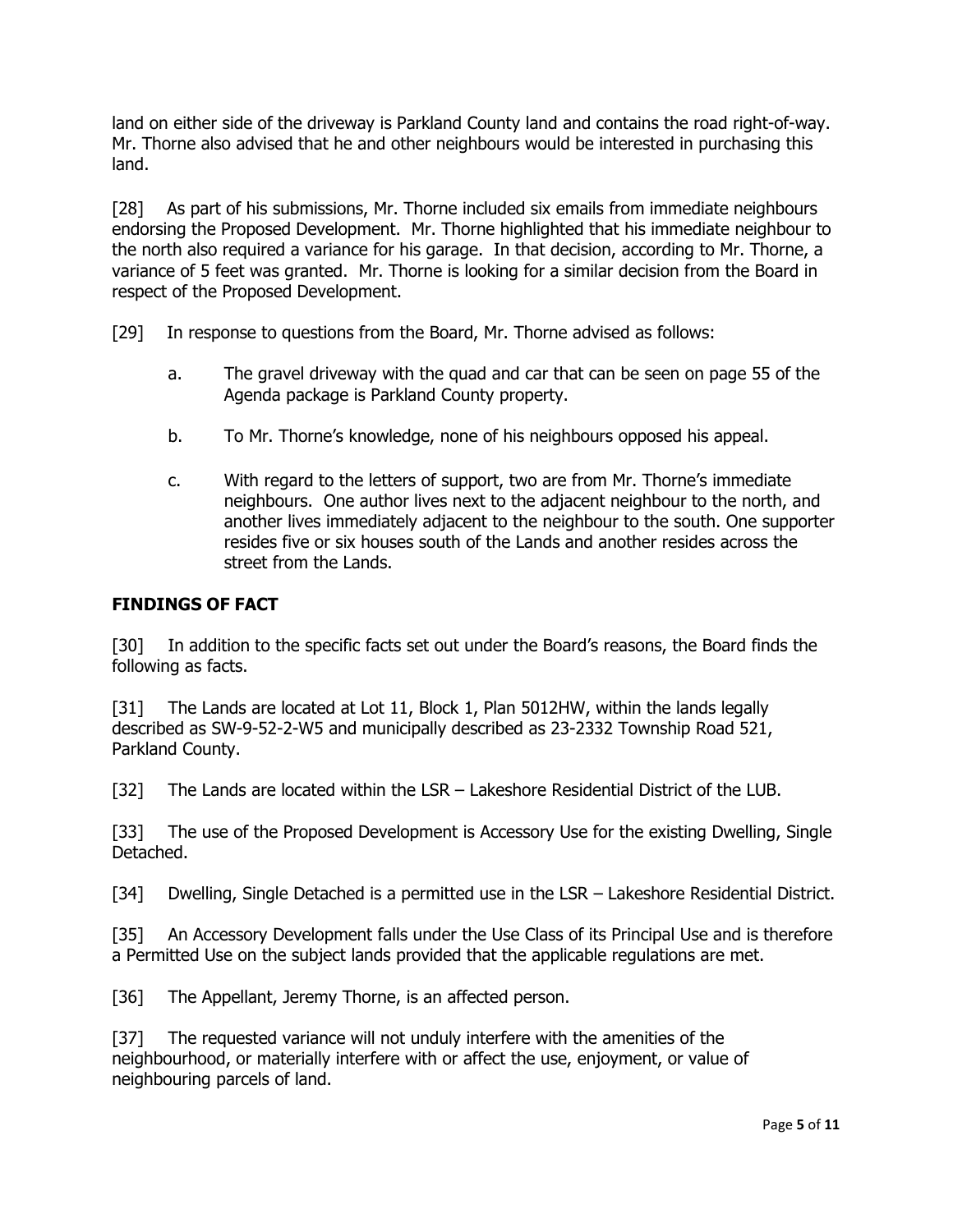## **REASONS**

## **Jurisdiction**

[38] The Board notes that its jurisdiction is found in section 687(3) of the MGA. In making this decision, the Board has examined the provisions of the LUB and has considered the oral and written submissions made by and on behalf of those who provided evidence: the Development Authority and the Appellant.

> 687(3) In determining an appeal, the subdivision and development appeal board (a) repealed 2020 c39 s10(52)

- (a.1) must comply with any applicable land use policies;
- (a.2) subject to section 638, must comply with any applicable statutory plans;
- (a.3) subject to clause (a.4) and (d), must comply with any land use bylaw in effect;
- (a.4) must comply with the applicable requirements of the regulations under the Gaming, Liquor and Cannabis Act respecting the location of premises described in a cannabis licence and distances between those premises and other premises;
	- (b) must have regard to but is not bound by the subdivision and development regulations;
	- (c) may confirm, revoke or vary the order, decision or development permit or any condition attached to any of them or make or substitute an order, decision or permit of its own;
	- (d) may make an order or decision or issue or confirm the issue of a development permit even though the proposed development does not comply with the land use bylaw if, in its opinion,
		- (i) the proposed development would not
			- (A) unduly interfere with the amenities of the neighbourhood, or
			- (B) materially interfere with or affect the use, enjoyment or value of neighbouring parcels of land,
			- and
		- (ii) the proposed development conforms with the use prescribed for that land or building in the land use bylaw.

#### **Affected Persons**

[39] The first question the Board must determine is whether those appearing and speaking before the Board are affected persons. The Board notes that no party raised any objection with any other party's participation.

[40] Mr. Thorne confirmed that he filed the Notice of Appeal. As Mr. Thorne's development permit is under appeal, the Board finds that Mr. Thorne is an affected person.

#### **Issues to be Decided**

[41] The Board must determine: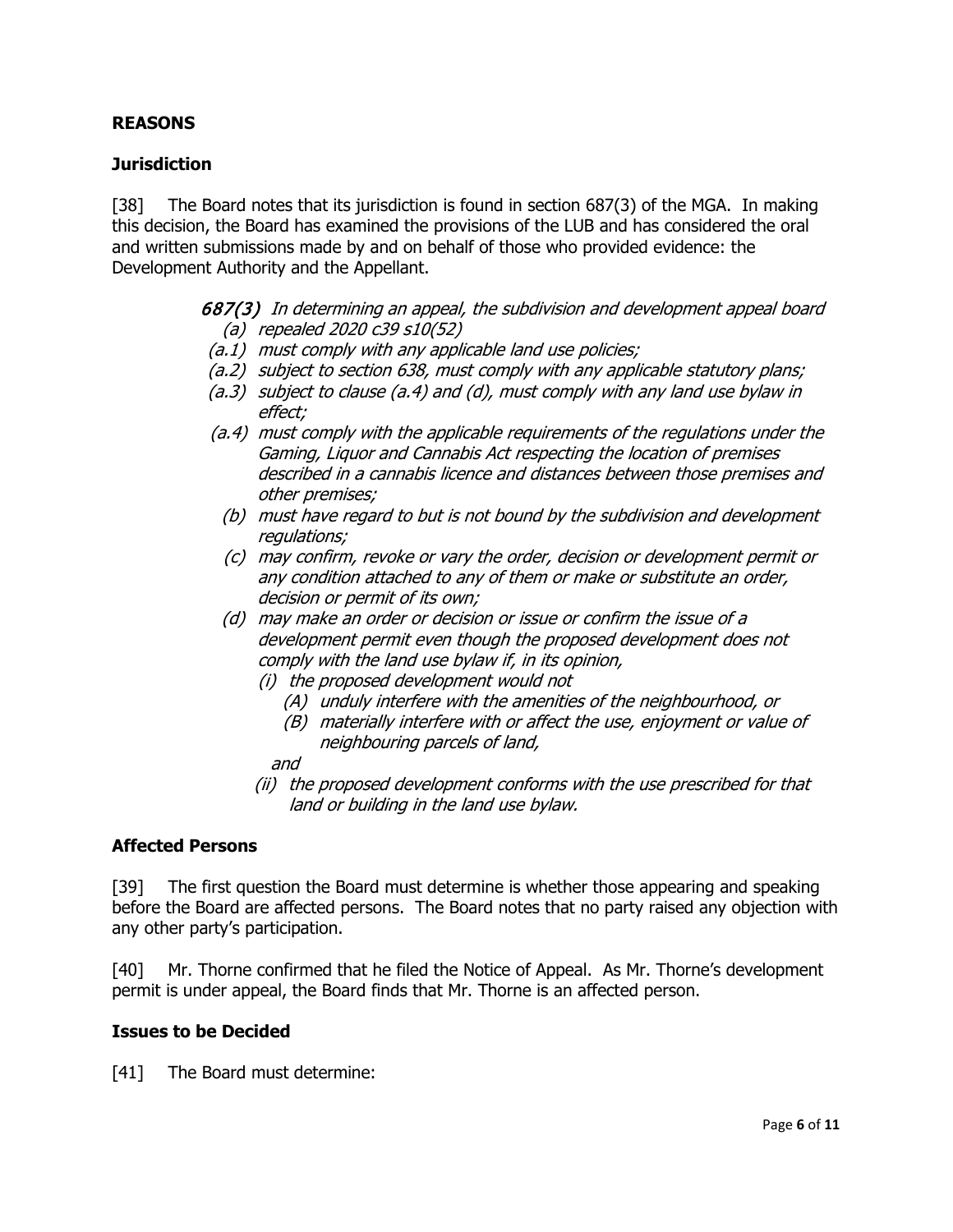- a. Is the Proposed Development in compliance with the applicable statutory plans?
- b. What is the use?
- c. Does the Proposed Development comply with the LUB regulations?
- d. If the Proposed Development does not comply with the LUB regulations, should the Board exercise its variance powers under Section 687(3)(d) of the MGA to vary the setback requirements?

## **Compliance with Statutory Plans**

[42] The only statutory plan which applies to the Lands is the MDP, as there is no ASP which applies to the Lands. The only evidence before the Board relating to the compliance of the Proposed Development with the MDP is the information presented by the Development Authority. The Lands are within Great Waters Prime Recreation and Tourism Area which is intended to promote a quiet waterfront lifestyle and section 7.1.9 of the MDP supports residential development on lakefront and riparian areas. The Board is of the opinion that an accessory structure such as a garage complies with the intention of the MDP and the Board finds that the Proposed Development complies with the MDP.

## **What is the Use?**

[43] The Development Authority determined that the use of the Proposed Development was Accessory Use for the existing Dwelling, Single Detached as the LUB defines "Accessory" as "subordinate, incidental to, and exclusively devoted to a principal Use or principal Building".

[44] In reviewing the details of this appeal, the Board notes that the Proposed Development is a 591 sq. ft. garage with second level storage and a 10' x 14' attached deck. The Board notes that there was no dispute before the Board that the Proposed Development was anything other than an Accessory Use for the existing Dwelling, Single Detached. In examining the Proposed Development and the evidence provided about the use of the garage as part of the residential development, the Board finds as a fact that the garage and deck are subordinate, incidental or exclusively devoted to the existing Dwelling, Single Detached and therefore concludes that the use is an Accessory Use for the existing Dwelling, Single Detached.

[45] An Accessory Development falls under the Use Class of its Principal Use. The Principal Use is a Dwelling, Single Detached and is a Permitted Use as set out in s. 5.8 of the LSR – Lakeshore Residential District of the LUB. Therefore, the Proposed Development, an accessory development to the Dwelling, Single Detached is a Permitted Use provided that the applicable regulations are met (see sections 5.8 and 11.1 of the LUB).

## **Does the Use Comply with LUB Regulations?**

[46] The uncontradicted evidence before the Board is that the Proposed Development does not conform to the setback requirements for accessory buildings as provided in the LUB. Section 5.8.4(a)(ii) of the LUB requires a setback of 3.0 meters for accessory buildings when the vehicle doors do not face the internal subdivision road. The Proposed Development is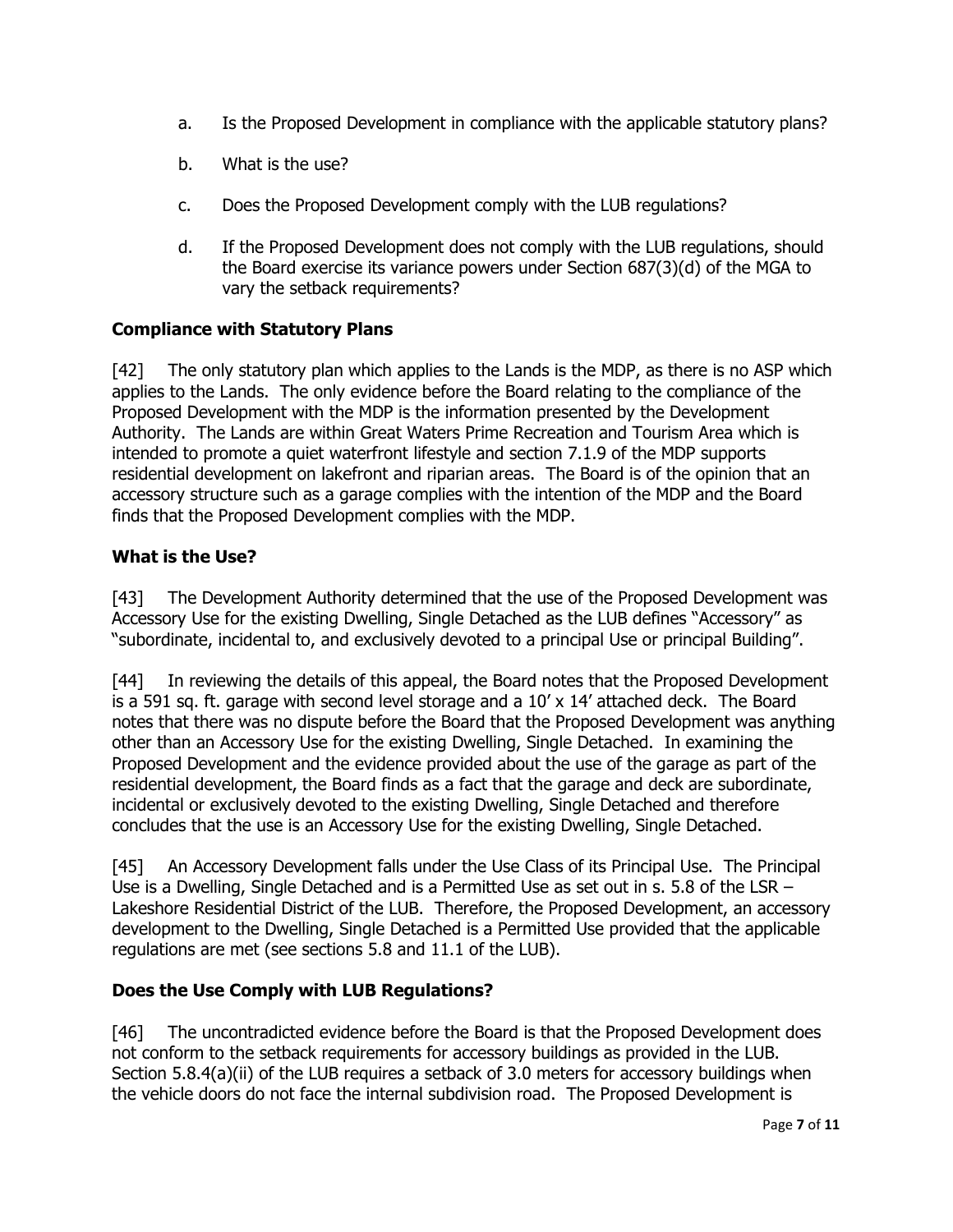located 1.8 meters from the property line and requires a variance of the setback from 3.0 meters to 1.8 meters.

[47] As a result, based on the provisions of the LUB, the submissions of the parties and the exhibits showing the location of the Proposed Development, the Board finds as a fact the Proposed Development does not comply with the setback requirements in the LUB.

## **Should the Board exercise its variance powers under Section 687(3)(d) of the MGA to vary the set back requirements?**

[48] If persuaded by the evidence presented to it, the Board has the authority to exercise the variance power granted to it under section 687(3)(d) of the MGA. The question for the Board is whether granting the variance will unduly interfere with the amenities of the neighborhood or materially interfere with or affect the use, enjoyment or value of neighbouring parcels.

[49] The Board is aware of the effect of the recent Court of Appeal case in *Edmonton (City* of) Library Board v. Edmonton (City of), 2021 ABCA 355 (the "Edmonton Library case"). The Court of Appeal has indicated that in relation to the question of onus, the Appellant does not have an onus to justify the variance. The Board is entitled to weigh the evidence submitted in favor of and in opposition to the request for the variance to come to its opinion about whether to grant the variance.

[50] The Board notes the Court of Appeal has confirmed that development standards may serve one or more planning purposes. which include utilitarian, safety, privacy, environmental, aesthetic, and social purposes (see paragraph 52 of the *Edmonton Library* case). The Board notes the Court of Appeal has confirmed that the Board has wide discretion when considering a request for a variance.

[51] The Development Authority argued that the variance is not a minor variance. From these submissions, the Board inferred that the Development Authority considers the variance to unduly interfere with the amenities of the neighborhood and to materially interfere with or affect the use, enjoyment, or value of neighbouring parcels of land.

[52] The Appellant's arguments suggested that the variance would not unduly interfere with the amenities of the neighborhood or materially interfere with or affect the use, enjoyment, or value of neighbouring parcels of land. Mr. Thorne gave evidence related to the safety purposes of the Proposed Development, which the Board considered to determine whether the variance should be granted. Mr. Thorne also argued that there is hardship to meeting the setback requirements in the LUB.

# Significance of Hardship

[53] The Board accepts the Appellant's evidence that the Lands have unique features that impacts development, including the location of the water tank and the septic system, and that the Appellant has unique circumstances that require consideration, including the mobility requirements of the Appellant's family member. The Board notes that the Appellant's rationale for why the Proposed Development did not comply with the setback requirements in the LUB was reasonable, and accords with the evidence that the Board could see from the photographs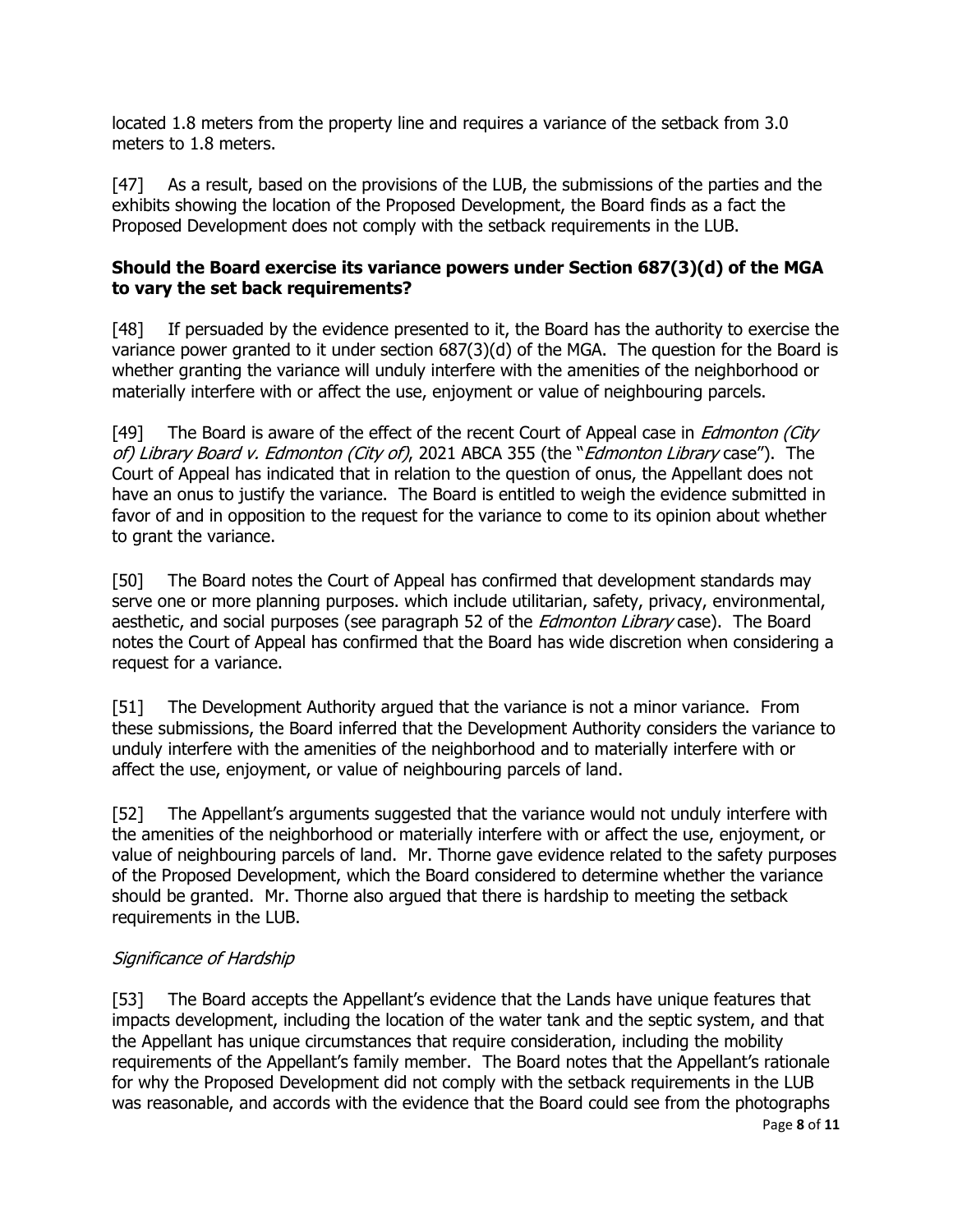of the Lands as part of the Agenda package. The Board is of the opinion that the Appellant made reasonable attempts to comply with the required setback distances.

[54] Despite its acknowledgement of the unique development challenges arising from the Lands and the Appellant's unique circumstances, the Board wishes to consider whether the variances will unduly interfere with the amenities of the neighbourhood or materially interfere with or affect the use, value and enjoyment of neighbouring parcels. The Board's analysis in this respect is described below.

## Safety

[55] The Board considered the safety implications of the variance. Mr. Thorne's evidence was that the Proposed Development did not encroach on the internal subdivision road or the road right-of-way. This submission was supported by the photographs submitted as part of th Agenda package. In light of this evidence, the Board finds the variance of the setback does not create a material safety risk to users of the internal subdivision road or of a future road on the road right-of-way nor does it cause undue interference with neighborhood amenities with respect to safety.

[56] The Board finds that, by contrast, denying the development permit may cause safety issues. Mr. Thorne's evidence was that there would be insufficient room for a sidewalk by the garage to allow a wheelchair if the setback was not granted. Without a proper sidewalk for a wheelchair, Mr. Thorne's family member will have difficulty safely accessing the garage and the residence. The Board notes that the evidence about the sidewalk was uncontradicted by the Development Authority.

[57] In the Board's view, this factor favours granting the variance to the setback.

## Environment

[58] The Board noted that the Lands are subject to the Jackfish Lake / Star Lake Complex ESA. The existence of the ECMP demonstrates Parkland County Council's concern for ESAs. However, neither party provided any specific evidence in regard to the impact of the Proposed Development on the ESA. The Board did note that this development was not on the lake shore side of the property and therefore the Board concludes that there is no significant impact from the Proposed Development.

## Amenities of the Neighbourhood

[59] The Development Authority advised that Parkland County does not have plans to build a road on the road right-of-way adjacent to the Lands, which currently serves as a driveway for Mr. Thorne and otherwise as unused space. Based on this information, the Board concludes that the Proposed Development would not interfere with the current use of that land.

[60] Should Parkland County develop a road on the right-of-way, the Board finds that the Proposed Development would be 1.8 meters inside the Appellant's property line and therefore would not encroach onto Parkland County Property. Thus, even if a road is developed, the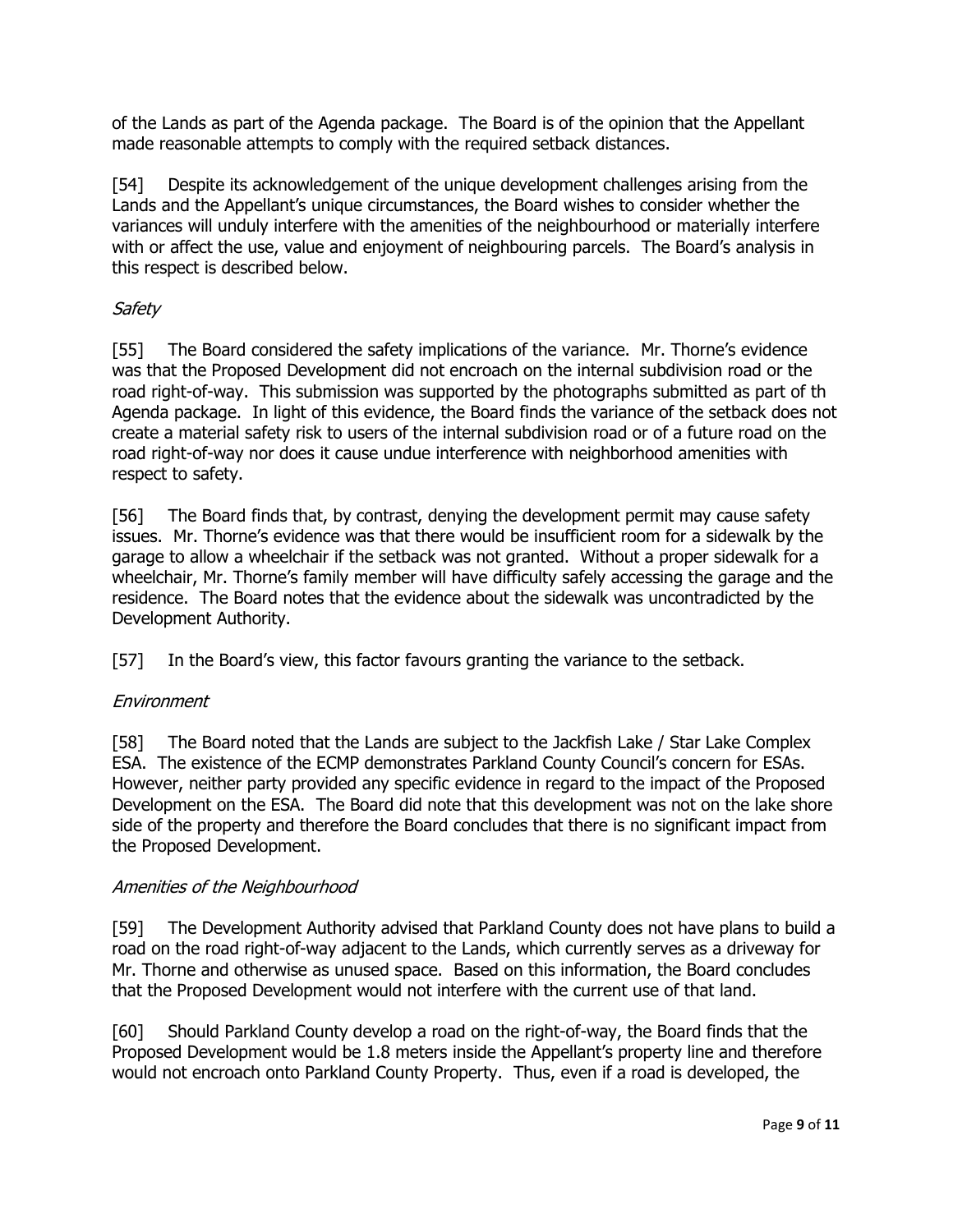Board concludes that waiving the set back distance would not cause an undue interference with the amenities of the neighbourhood, and in particular its roads.

## Use, Value and Enjoyment of Neighbouring Land

[61] The Board also considered the impact of the variance on the use, value and enjoyment of neighbouring lands. The Appellant's evidence was that his neighbors did not oppose the variance. The emails before the Board suggested that 6 neighbors did not think that the Proposed Development would materially interfere with the use, value or enjoyment of their property. The Appellant also gave evidence that neighbouring homes had similar variances granted to their garages. For example, Mr. Thorne's neighbor, Mr. Fasek, required a five-foot variance to the location of his garage.

[62] The Board notes that the evidence from neighbouring property owners in support of the Proposed Development permits the Board to infer that the neighbours do not believe the Proposed Development will have any impact on their use, value or enjoyment. In the absence of any evidence which suggests an impact on the use, value or enjoyment of the neighbouring properties, the Board finds as a fact that the Proposed Development and the variance do not materially interfere with or affect the use, value or enjoyment of neighbouring parcels.

[63] Having considered all of the evidence presented, the Board is of the opinion that the Proposed Development does not unduly interfere with the amenities of the neighborhood or materially interfere with or affect the use, enjoyment, or value of neighbouring parcels of land.

## **Conclusion**

[64] For the above reasons, the Board is of the opinion that it should exercise its variance powers to approve the variance to the setback sought by the Appellant. For these reasons, the Board allows the Appeal and grants development permit 22-D-083 on the conditions set out above.

[65] The Board acknowledges the parties' helpful photographs and submissions.

Issued this 10<sup>th</sup> day of June, 2022 for the Parkland County Subdivision and Development Appeal Board.

Lois fyrmar  $\overline{\phantom{a}}$  , where  $\overline{\phantom{a}}$ 

L. Tyerman, Clerk of the SDAB, on behalf of B. Bundt, Chair SUBDIVISION AND DEVELOPMENT APPEAL BOARD

This decision may be appealed to the Court of Appeal of Alberta on a question of law or jurisdiction, pursuant to Section 688 of the Municipal Government Act, RSA 2000, c M-26.